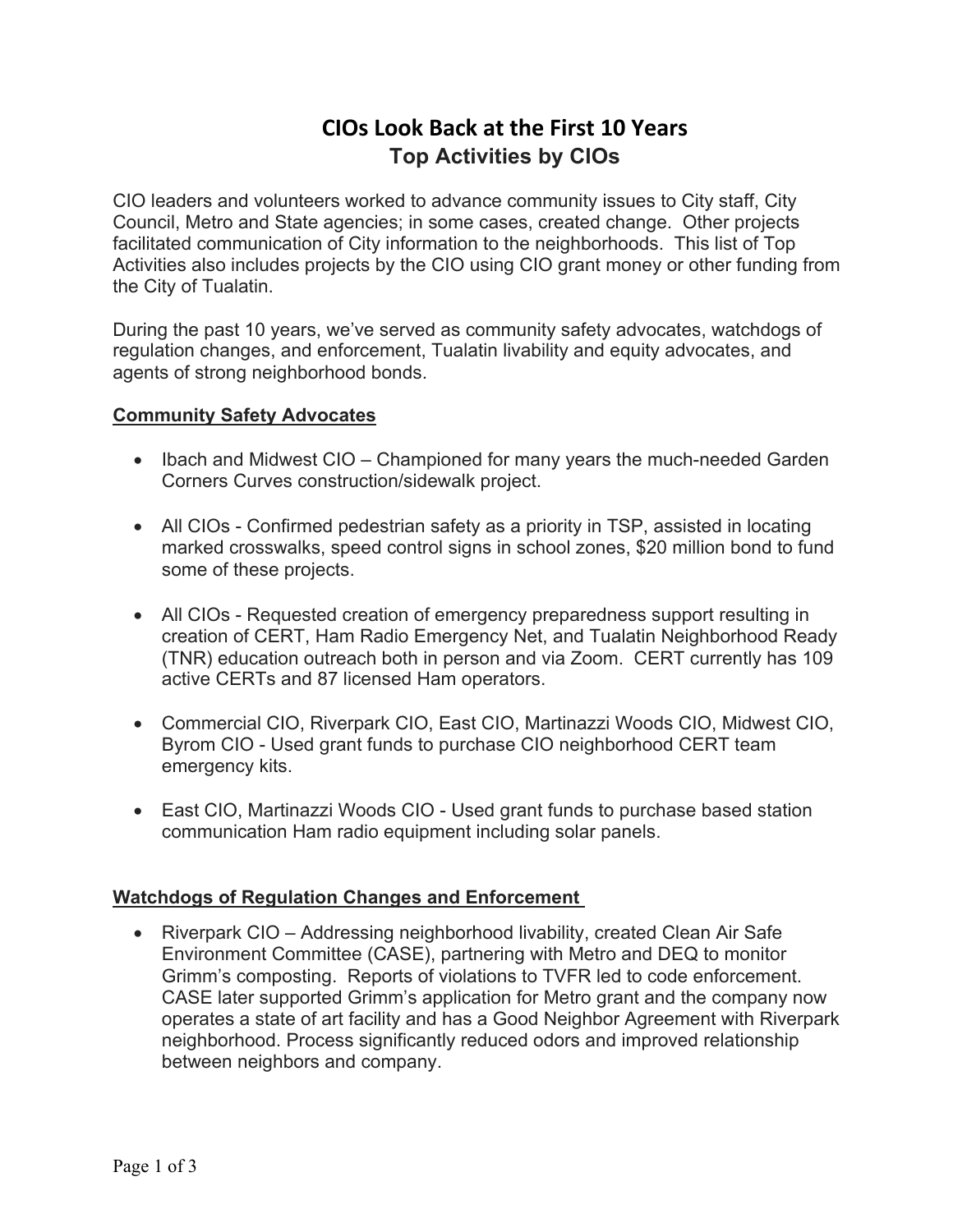- Ibach CIO Participated in planning meetings and requested that the elevated bridge on SW Blake Street at Garden Corner's curve be removed from the Transportation System Plan (TSP).
- Commercial CIO Helped protect private parking for restaurants in the downtown core from transit competitors by holding stakeholder meetings with City Council members and City staff.
- Riverpark CIO Held meetings providing community feedback challenging a proposed mini-mart/gas station within the boundary of residential homes. Communication with developer highlighted loss of residential property value due to FHA restriction on financing homes near gas stations. Developer agreed. City changed zoning to prohibit gas stations in that location.
- Commercial CIO Helped revise zoning ordinance to mixed-use commercial from industrial only for two city blocks adjacent to downtown, thereby assisting commercial property owners and tenants.
- Riverpark CIO Raised issues such as costs, flood zone limitations, and traffic impact of extending light rail downtown resulting in a citizen led effort to prohibit light rail in Tualatin without a vote of the people.

## **Tualatin Livability and Equity Advocates**

- Riverpark CIO, Martinazzi Woods CIO, Byrom CIO, Midwest CIO Used grant funds to purchase street sign toppers to show CIO boundaries.
- East CIO supported Ride Connection expansion to outside Tualatin's east boundary.
- Riverpark CIO Used CIO grant funds to install 2 park benches in the Pony Ridge Greenway.
- East CIO Used grant funds to support new track at Bridgeport Elementary School.
- Midwest CIO, Riverpark CIO, Ibach CIO Promoted allowing backyard chickens into municipal code.

## **Agents of Strong Neighborhood Bonds**

• All CIOs - Prior to Jan 2020 and the pandemic, held annual meetings with members inviting Tualatin Police, TVFR, and City representatives to make